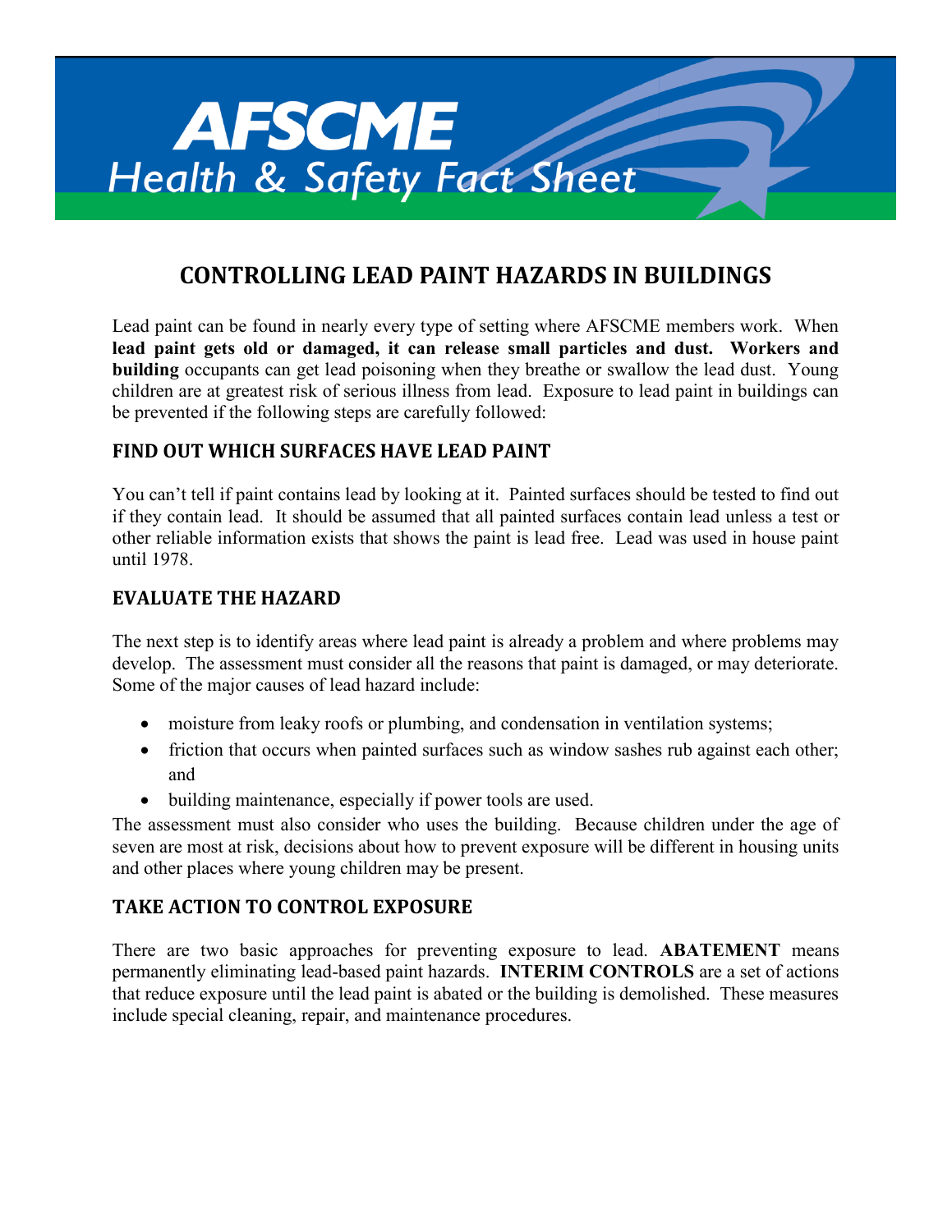# **ABATEMENT METHODS**

## **Paint Removal Methods**

- **Wet Scraping**: Lead paint should not be dry scraped. Wet scraping reduces dust levels.
- **Heat-Based Removal**: A heat gun forces hot air onto a surface which soften the paint.
- **Chemical Paint Removers**: Chemical paint stripper are useful to preserve the detail on old door, moldings and decorative trims. Their main advantage is that they do not create dust and will not damage woodwork. Off-site stripping is safer because the chemicals used are hazardous.
- **HEPA (High Efficiency Particulate Air) Power Tools**: Regular power sanders produce a great amount of dust and should not be used. The HEPA-vacuum has special filters that can trap the tiny dust particles.

## **Painted Removal Methods**

- Torch of flame burning
- Dry scraping
- On-site use of any substance containing methylene chloride
- Use of solution with potassium hydroxide or sodium hydroxide (except in paste form and with special precautions)
- Open abrasive blasting on interior surfaces
- Machine sanding (except if the sander is equipped with a HEPA vacuum. Sanding should only be used for finishing surfaces and feathering)
- On-site use of flammable solvents

#### **Replacement of Lead-Painted Surfaces**

In some cases it is easier and cheaper to replace building parts than to strip them. Replacing windows is especially cost effective. Heating and cooling cost usually go down as a result of more energy-efficient windows.

#### Encapsulation

Encapsulation means covering or sealing lead painted surfaces. One method of encapsulation is to cover lead-painted surfaces with an airtight, solid barrier. This is also called an **enclosure**. Materials commonly used to enclose lead painted surfaces include: sheet rock, aluminum, vinyl, plywood, formica and tile.

**Wall paper, contact paper and new paint are NOT encapsulants. Repainting a surface and with non-lead-based paint, without first removing or covering the lead based paint is not an acceptable method of lead abatement.**

2  $\uparrow$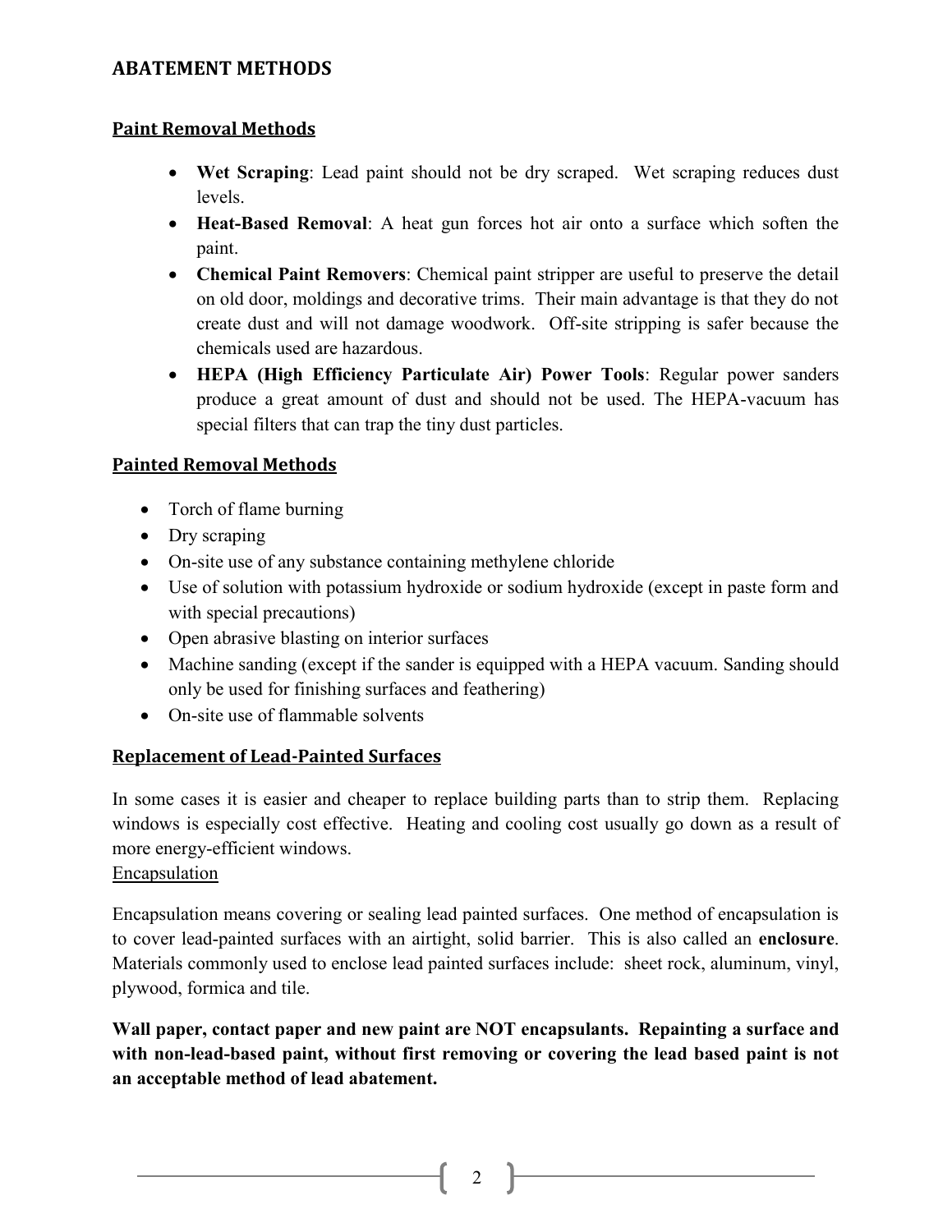# **INTERIM CONTROLS**

An operations and maintenance (O&M) program describes procedures to:

- Safely clean-up lead dust and debris and prevent future build up of dust.
- Repair and maintain painted surfaces in good condition.
- Control lead dust and chips during cleaning and maintenance work.
- Check the condition of lead painted surfaces regularly.

A complete O&M program should include all of the following steps:

## **1. Assign a Lead Program Manager (LPM).**

As a first step, the employer should assign someone to be the Lead Program Manager. The LPM is in charge of all activities relating to lead, including inspections, O&M activities, and abatement. The LPM must ensure that workers and occupants are notified where lead is located, the hazards of exposure, and what will be done to prevent exposure.

# **2. Conduct a building inspection to identify sources of lead and assess hazards. Assume paint contains lead unless a test or other information shows the paint is free of lead.**

## **3. Develop a written operations and maintenance plan.**

This plan should explain how the O&M plan will work. It should describe duties and responsibilities of al staff who are involved with lead.

#### **4. Notify workers and occupants about lead.**

The employer must ensure that workers and occupants are notified where lead is located, the hazards of exposure, and what will be done to prevent exposure.

# **5. Establish a system of work permits.**

A work permit system is meant to control all work that might involve lead paint. The system applies to both the building staff and outside contractors.

#### **6. Select special work practices.**

#### **7. Ensure the proper use respirators and other personal protective equipment (PPE).**

Those who work around lead must use respirators and other protective gear. The employer must comply with all parts of a complete respiratory protection program. This includes a test to check the fit of the respirator. The workers will also need protective coveralls and shoes and head covers.

# **8. Train O&M workers on protective equipment and proper work practices.**

3 P